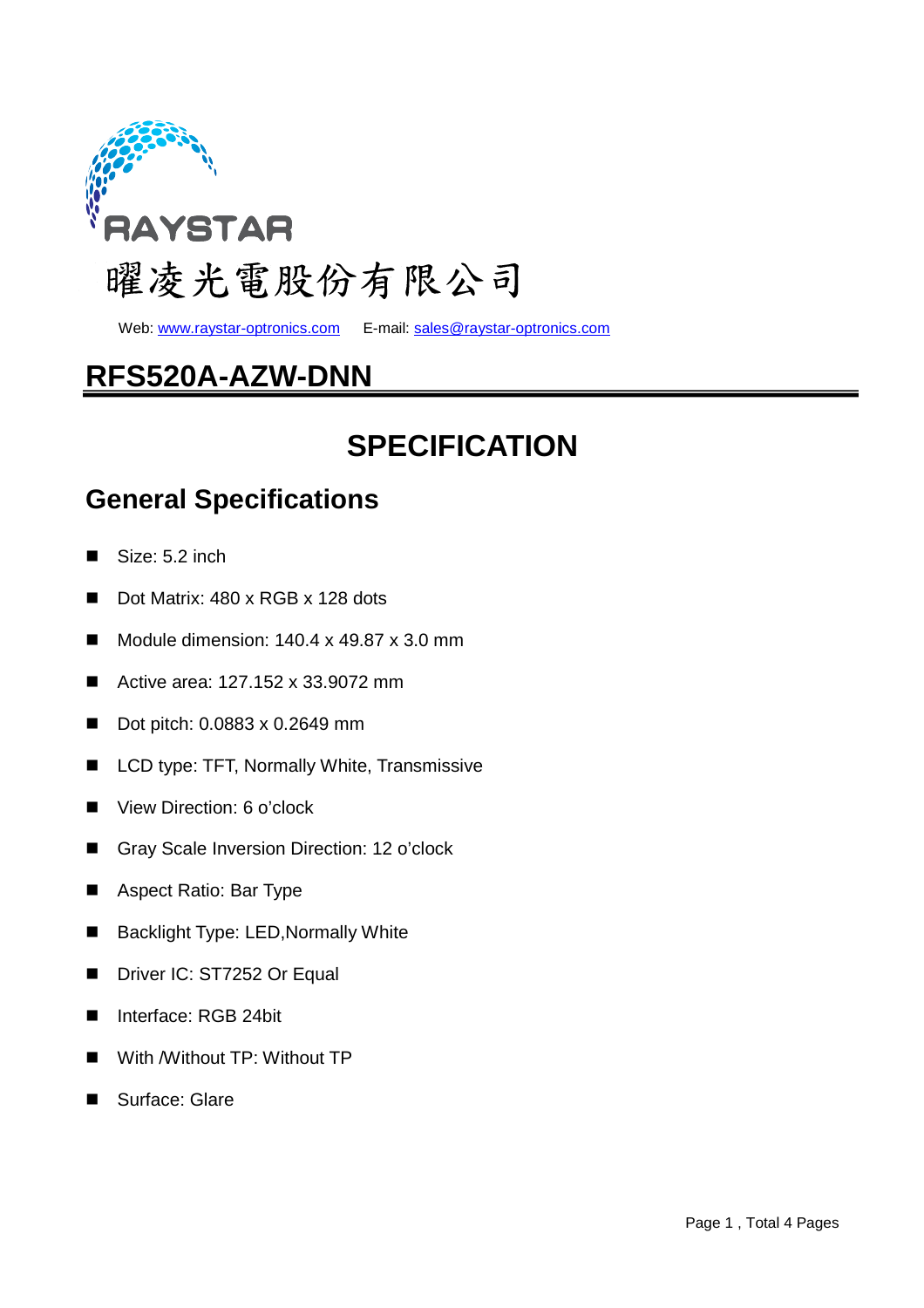

## **Interface**

### **LCM PIN Definition**

| Pin                      | Symbol         | <b>Function</b>                           |
|--------------------------|----------------|-------------------------------------------|
| 1                        | VLED-          | Power for LED backlight cathode           |
| $\overline{2}$           | VLED+          | Power for LED backlight anode             |
| $\overline{3}$           | <b>GND</b>     | Power ground                              |
| $\overline{\mathcal{A}}$ | <b>VCC</b>     | Power voltage                             |
| 5                        | R <sub>0</sub> | Red data (LSB)                            |
| 6                        | R <sub>1</sub> | Red data                                  |
| $\overline{7}$           | R <sub>2</sub> | Red data                                  |
| 8                        | R <sub>3</sub> | Red data                                  |
| 9                        | R <sub>4</sub> | Red data                                  |
| 10                       | R <sub>5</sub> | Red data                                  |
| 11                       | R <sub>6</sub> | Red data                                  |
| 12                       | R <sub>7</sub> | Red data (MSB)                            |
| 13                       | G <sub>0</sub> | Green data (LSB)                          |
| 14                       | G <sub>1</sub> | Green data                                |
| 15                       | G <sub>2</sub> | Green data                                |
| 16                       | G <sub>3</sub> | Green data                                |
| 17                       | G4             | Green data                                |
| 18                       | G <sub>5</sub> | Green data                                |
| 19                       | G <sub>6</sub> | Green data                                |
| 20                       | G7             | Green data (MSB)                          |
| 21                       | B <sub>0</sub> | Blue data (LSB)                           |
| 22                       | <b>B1</b>      | <b>Blue data</b>                          |
| 23                       | <b>B2</b>      | <b>Blue data</b>                          |
| 24                       | B <sub>3</sub> | <b>Blue data</b>                          |
| 25                       | <b>B4</b>      | <b>Blue data</b>                          |
| 26                       | <b>B5</b>      | Blue data                                 |
| 27                       | <b>B6</b>      | Blue data                                 |
| 28                       | B7             | Blue data (MSB)                           |
| 29                       | <b>GND</b>     | Power ground                              |
| 30                       | <b>CLK</b>     | Pixel clock (DCLK)                        |
| 31                       | <b>LR</b>      | Right /Left selection; Default R/L=High   |
| 32                       | <b>HSYNC</b>   | Horizontal sync signal; negative polarity |
| 33                       | <b>VSYNC</b>   | Vertical sync signal; negative polarity   |
| 34                       | <b>NC</b>      | No connection                             |
| 35                       | <b>UD</b>      | Up/down selection; Default U/D=High       |
| 36                       | <b>RESET</b>   | Reset signal                              |
| 37                       | <b>NC</b>      | No connection                             |
| 38                       | <b>NC</b>      | No connection                             |
| 39                       | <b>NC</b>      | No connection                             |
| 40                       | <b>NC</b>      | No connection                             |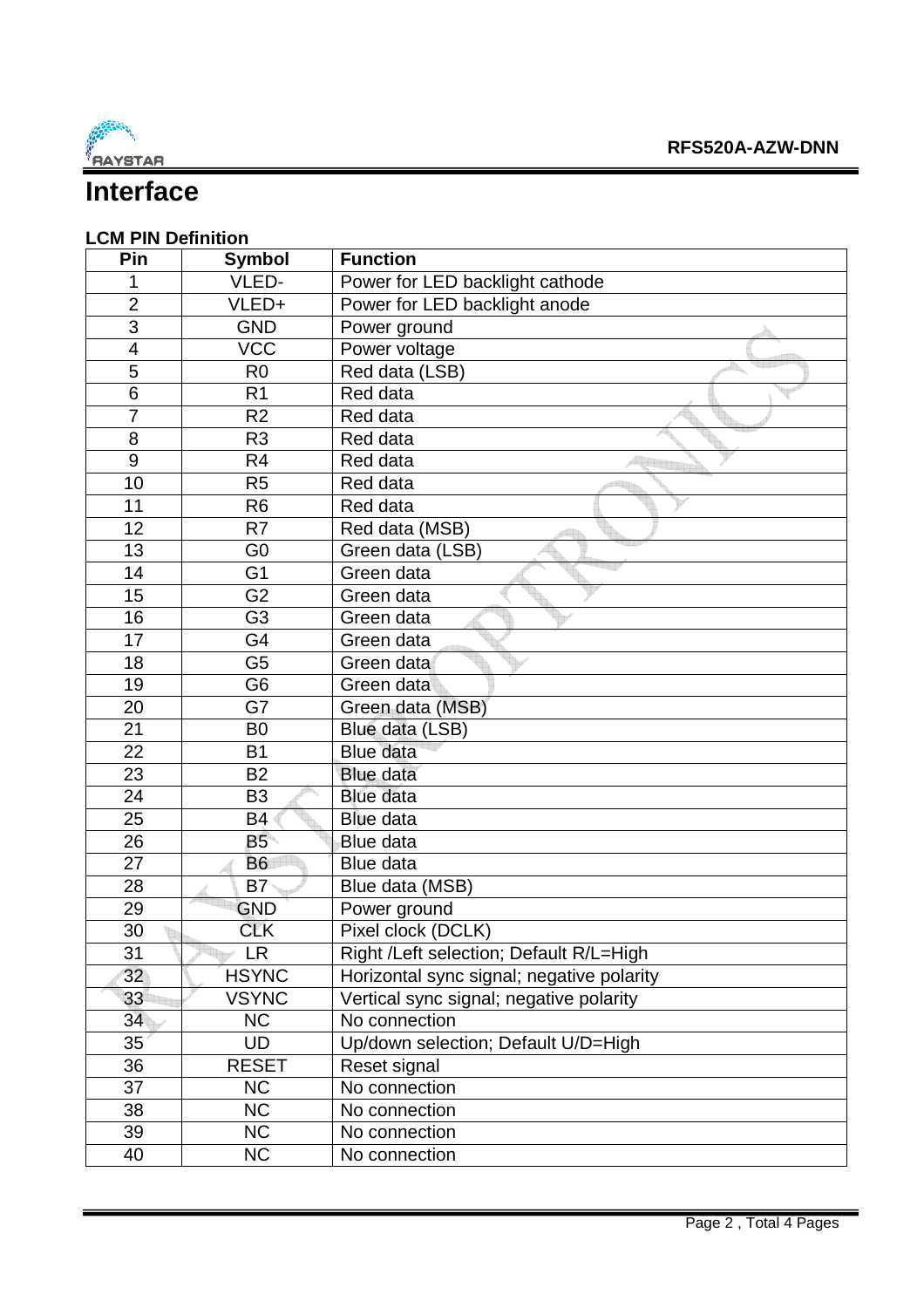

#### **RFS520A-AZW-DNN**

 $\frac{34}{35}$ 

31  $rac{32}{33}$ 

LR CLK G ND

H sync Vsync

NC<br>UD RESET

NC NC NC NC

 $\frac{29}{30}$ 

 $\frac{22}{23}$ 

21 B0  $B1$  $\overline{B2}$ 

24 B3<br>25 B4<br>26 B5<br>27 B6  $\frac{1}{B4}$ 

 $\begin{array}{|c|c|c|}\n\hline\n27 & B6 \\
\hline\n28 & B7 \\
\hline\n\end{array}$  $B7$ **B5** 

 $rac{36}{37}$ 38

39 40



- 11 Jul